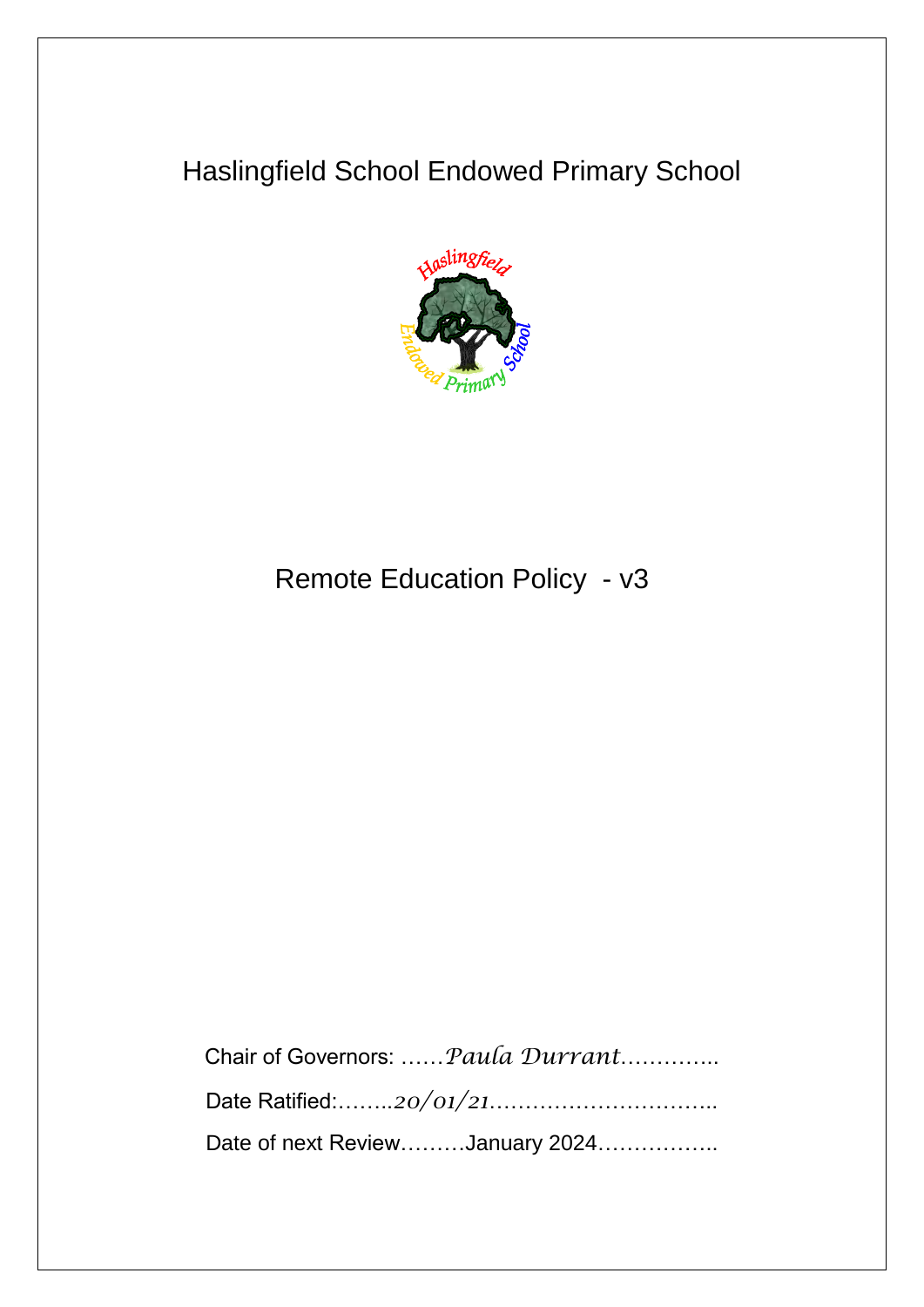# **1. Statement of School Philosophy**

*Haslingfield Endowed Primary School has always strived to be creative, innovative and support our parents/children in the best way possible to make learning purposeful and holistic. Our strategy for remote learning continues this approach.*

# **2. Aims**

This Remote Education Policy aims to:

- $\triangleright$  Ensure consistency in the approach to remote learning for all pupils (Inc. SEND) who aren't in school through use of quality online and offline resources and teaching videos
- $\triangleright$  Provide clear expectations for members of the school community with regards to delivery high quality interactive remote learning
- $\triangleright$  Include continuous delivery of the school curriculum, as well as support for Motivation, Health and Well-Being.
- $\triangleright$  Consider continued educational systems for staff and parents (e.g. CPD, Supervision and Meet the Teacher)
- $\triangleright$  Support effective communication between the school and families and support attendance

# **3 .Who is this policy applicable to?**

- A child, *(and their siblings if they are also attending Haslingfield Primary)* absent because they are awaiting test results or the household is required to self-isolate, which their school bubble are attending school and being taught as normal.
- $\triangleright$  A child whose whole bubble is not permitted to attend school because they, or another member of their bubble, have tested positive for Covid-19.
- $\triangleright$  Children during a National lockdown.

# **4. Content and Tools to Deliver This Remote Education Plan**

Resources to deliver this Remote Education Plan include:

- Online interactive tools, used between pupils and staff, for EYFS, KS1 and KS2, for *example: Tapestry or Seesaw.*
- Use of Recorded video for teaching and instruction  $-2x$  video/day(Eng. and Maths)
- Pupil to staff online conferencing using Zoom
- Use of a learning platform, for example: Purple Mash or MS Teams
- Phone calls home.
- Printed learning packs.
- Use of teacher prepared online activities, including power point presentations.
- Physical materials such as story books and writing tools.
- Use of online software and teaching resources, for example: BBC Bitesize, Oak Academy, White Rose.

The detailed remote learning planning and resources to deliver this policy are sent to families in applicable year groups, including:

- Model Timetable and structure for remote learning
- Downloadable Printable Documents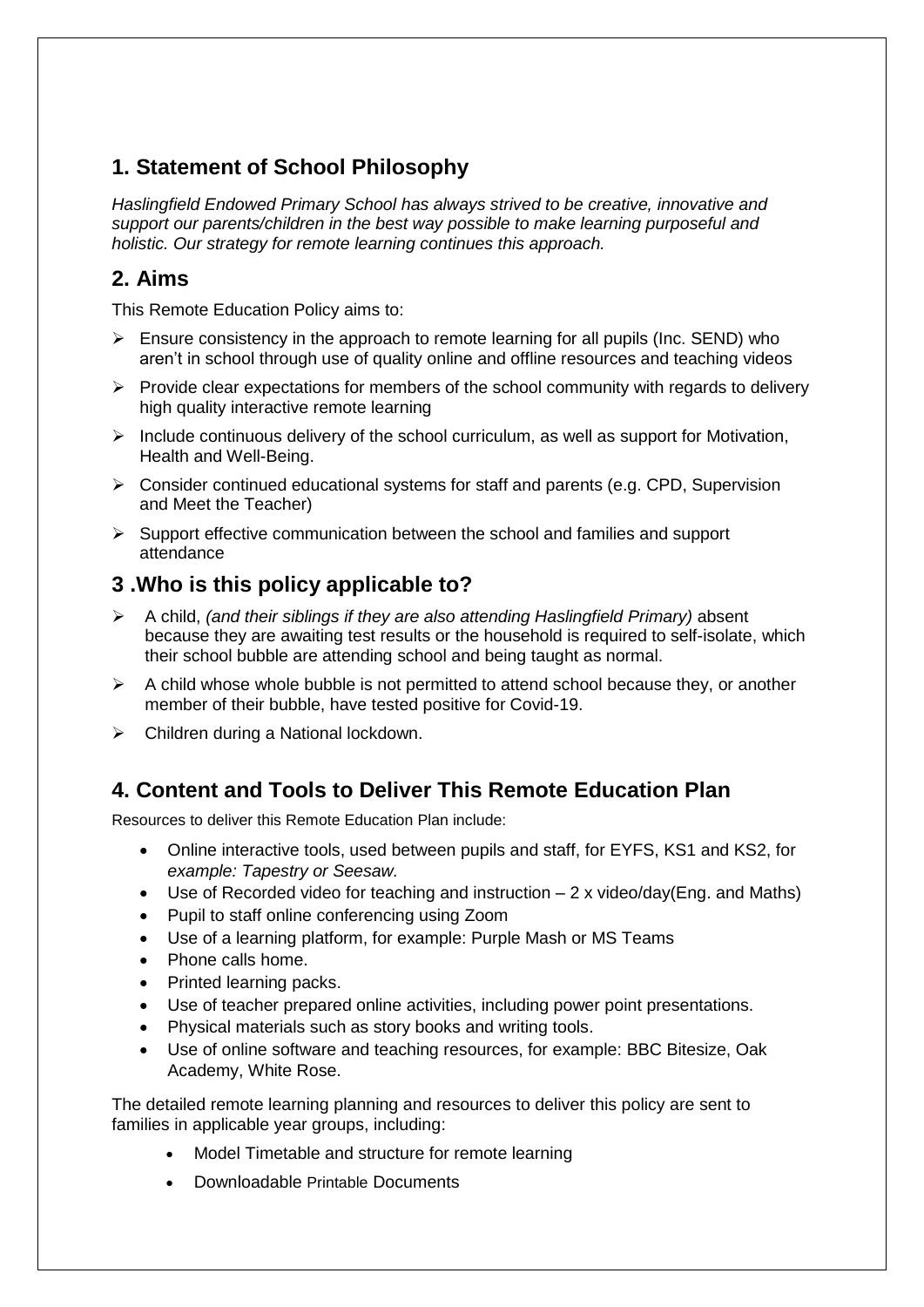- Curriculum resources
- Teacher Code of Conduct for Phone calls and recorded Video

## **5. Home and School Partnership**

Haslingfield School is committed to working in close partnership with families and recognises each family is unique and because of this remote learning may look different for different families in order to suit their individual needs.

Where possible, it is beneficial for young people to maintain a regular and familiar routine. Haslingfield Primary School recommends that children are provided with a regular learning routine while at home.

We would encourage parents to support their children's work, including finding an appropriate place to work and, to the best of their ability, support pupils with work encouraging them to work with good levels of concentration.

We encourage parents to let each child have their own use of a laptop or tablet while completing their work at the times required by their class teacher. Should accessing work be an issue, parents should contact school promptly and alternative solutions may be available. These will be discussed on case-to-case basis.

Every effort is made by staff to ensure that work is set promptly.

The work set, each day, by staff for children to complete is planned to last 3 hours in the EYFS and KS1, while 4 hours of activities is provided in KS2.

All children sign an 'Acceptable Use Policy' at school which includes e-safety rules and this applies when children are working on computers at home.

### **6. Roles and responsibilities**

### **Teachers**

Whole Bubble in Isolation or National/Local Lockdown

*Note: the responsibilities and provisions below relate to a whole class bubble in isolation and would be reduced when there are fewer children in school, refer to Individual and Group Bubble Isolation. Staff sickness would also have an impact on this provision – particularly aspects related to communication.*

When providing remote learning from home, teachers must be available between 8:20 and 3:50pm – not including their breaks.

If they are unable to work for any reason during this time, for example due to sickness or caring for a dependent, they should report this using the normal absence procedure.

When providing remote learning, teachers are responsible for:

- Setting work:
	- o Teachers will set work for the pupils in their classes.
	- $\circ$  Teachers obtain/create 5 min teaching videos, sent to the children for both mathematics and English each school day – informing them of the relevant areas of learning.
	- o SEND children to receive differentiated activities when appropriate.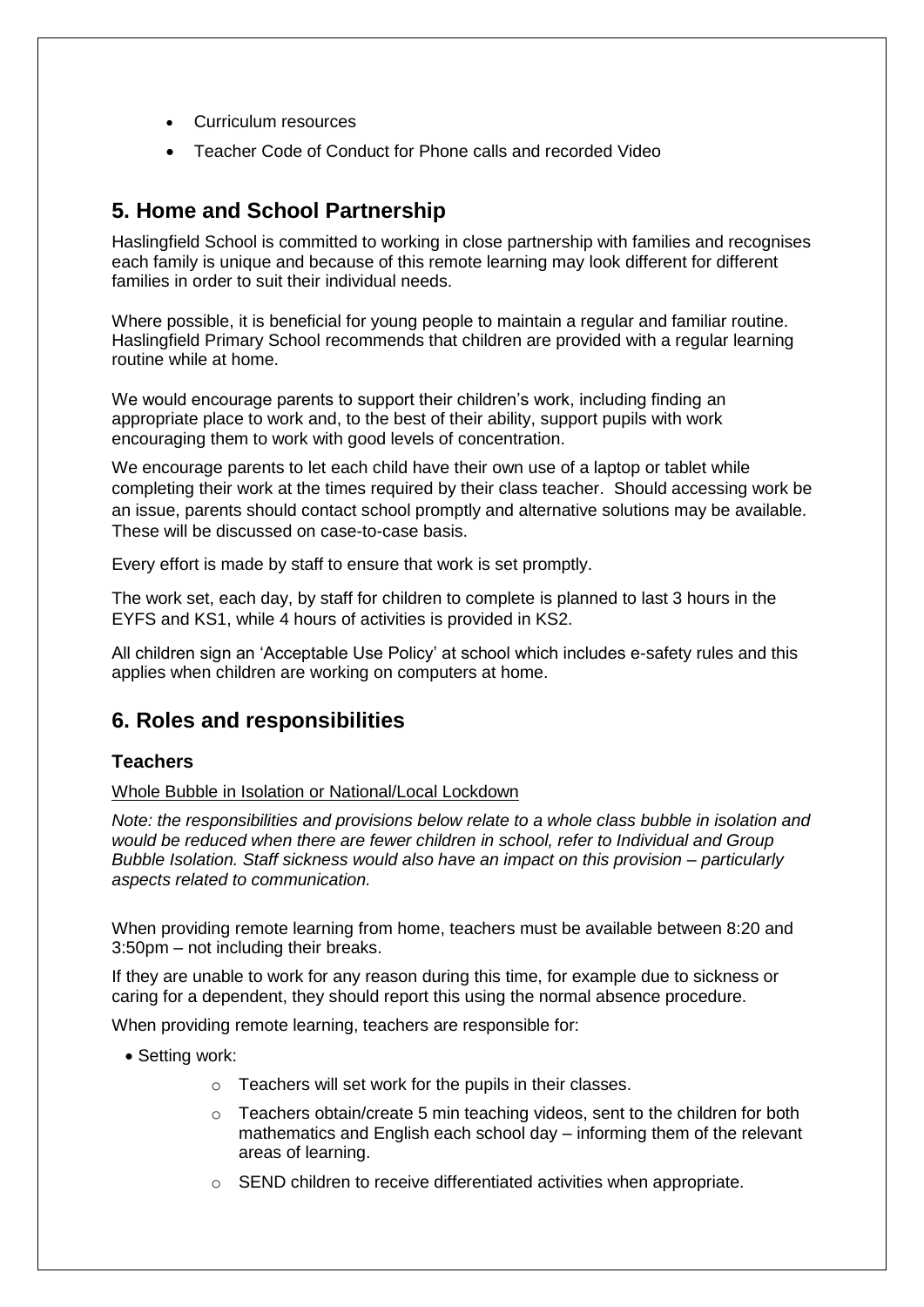- o Daily work will be shared online with their teacher.
- o Teachers in Reception will be setting work on Tapestry.
- o Teachers in Years 1 to 6 will be setting work on Seesaw.
- $\circ$  Teachers monitor daily, the engagement of children's online activity which is used by the school as a mechanism for registration: reporting back to the School Business Manager when a child has not logged in by 10am.
- o Children are encouraged to take part in weekly Zoom wellbeing conferences with staff, during which parents must be present.
- $\circ$  Children may return, with their work, an appropriate image, not a video, of themselves, vetted by a parent; providing it does not obscure or detract from the work itself and that their teacher has not specifically requested a piece of work – not to include an image.
- o Teachers may provide individual children with exercise books to complete work if required.
- Providing feedback on work:
	- $\circ$  For English and maths activities, all completed work submitted by 1pm will be responded to by 3:50pm.
	- $\circ$  All curriculum tasks submitted by 3.50pm will be commented on by staff at the end of the week.
	- o The school's marking policy, where possible, will be followed when providing feedback.
	- o Staff are encouraged to avoid responding to children's work later in the afternoons and evenings and to consider their own well-being: where possible deactivating devices that signal receipt of work during these times.
- Keeping in touch with parents whose children aren't in school:
	- $\circ$  If there is a concern around the level of engagement of a pupil, parents should be contacted via phone; this would be within 1 day of the child having no online activity. The pupil's class teacher or TA will assess whether school intervention can assist engagement unless the parent has contacted the school to register their child sick.
	- $\circ$  During lockdown all parent/carer questions, related to class work provisions should be directed to a child's class email address – clarification of this address can be obtained from the school office office@haslingfield.cambs.sch.uk
	- o Any complaints or concerns shared by parents or pupils should be reported to a member of SLT.
	- o Safeguarding concerns, should be referred immediately to the DSL
	- $\circ$  SEND/Disadvantaged/EHCP Children in these groups will be offered contact support calls – managed by SEND Leader and administered by the school office.

#### Individual and Group Bubble Isolation

*Note: the responsibilities and provisions below relate to Individual and Group Bubble Isolation; which are planned to enable staff to also maintain class teaching provisions, while*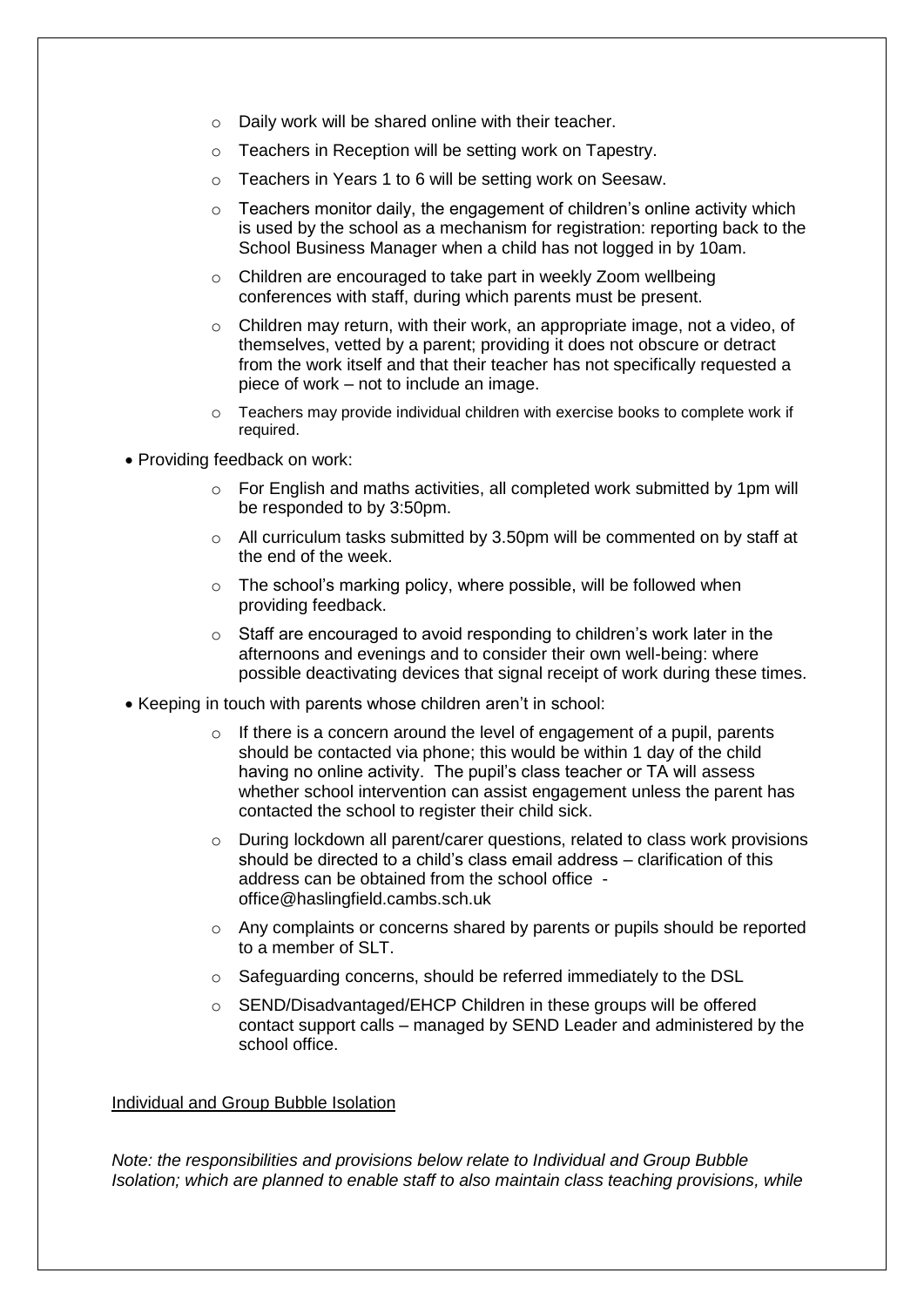*giving children the opportunity to maintain an understanding of the curriculum being studied by their peers.*

Setting work:

- o At the end of each day teacher's email parents a plan/timetable of the day children have been absent from, identifying the learning outcomes, listing the associated resources, activities and useful support materials.
- o Teachers may provide individual children with exercise books to complete work if required.

Providing feedback on work:

 $\circ$  Work in books will be marked by staff following the child's return to school.

Keeping in touch with parents whose children aren't in school:

- $\circ$  During lockdown all parent/carer questions, related to class work provisions should be directed to the class teacher via the school office office@haslingfield.cambs.sch.uk
- o Safeguarding concerns, should be referred immediately to the DSL
- o SEND/Disadvantaged/EHCP Children in these groups will be offered contact support calls – managed by SEND Leader and administered by the school office.

### **Teaching Assistants**

Teaching assistants must be available during their normal working hours.

If they are unable to work for any reason during this time, for example due to sickness or caring for a dependent, they should report this using the normal absence procedure.

During the school day, teaching assistants complete tasks as directed by their class teacher or a member of the SLT.

### **Senior Leaders**

Alongside any teaching responsibilities, senior leaders are responsible for:

- Co-ordinating the remote learning approach across the school inc daily monitoring of engagement.
- Monitoring the effectiveness of remote learning explain how they do this, such as through regular meetings with teachers and subject leaders, reviewing work set or reaching out for feedback from pupils and parents
- Monitoring the security of remote learning systems, including data protection and safeguarding considerations

### **Designated safeguarding lead**

The DSL is responsible for managing and dealing with all safeguarding concerns. For further information, please see the Safeguarding and Child Protection Policy.

### **IT Technicians**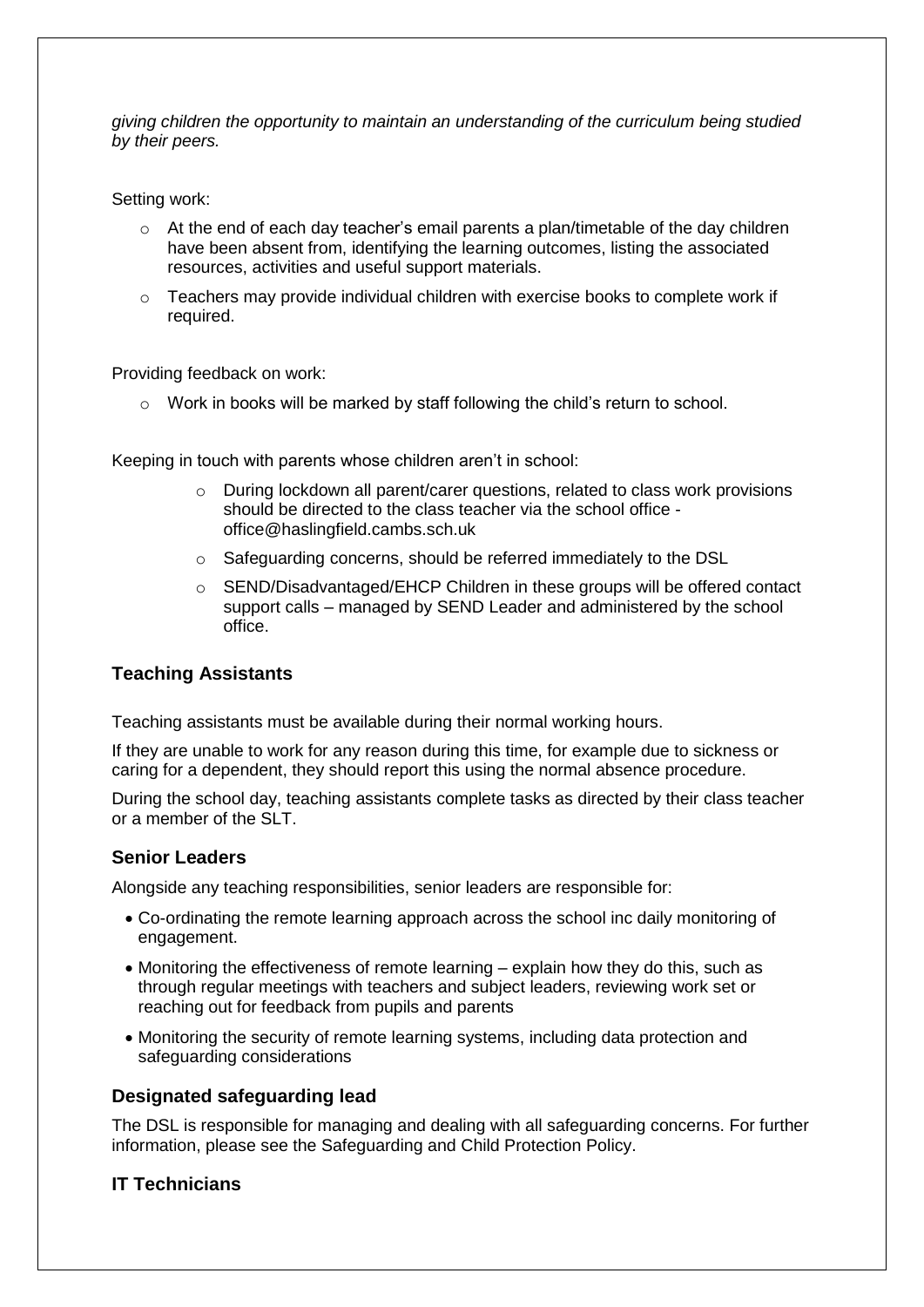IT technicians are responsible for:

- Fixing issues with systems used to set and collect work
- Helping staff with any technical issues they're experiencing
- Reviewing the security of remote learning systems and flagging any data protection breaches to the data protection officer
- Assisting pupils and parents with accessing the internet or devices

### **The SENCO**

Liaising with the ICT technicians to ensure that the technology used for remote learning is accessible to all pupils and that reasonable adjustments are made where required.

- Ensuring that pupils with EHC plans continue to have their needs met while learning remotely, and liaising with the headteacher and other organisations to make any alternate arrangements for pupils with EHC plans, IEPs or vulnerable children.
- Identifying the level of support

### **The SBM**

- Ensuring value for money when arranging the procurement of equipment or technology.
- Ensuring that the school has adequate insurance to cover all remote working arrangements.

### **Pupils and parents**

Staff can expect pupils learning remotely to:

- Complete work to the deadline set by teachers
- Login to Seesaw daily before 10am to register attendance.
- Seek help if they need it, from teachers
- Alert teachers if they're not able to complete work

Staff can expect parents with children learning remotely to:

- Make the school aware if their child is sick or otherwise can't complete work
- Seek help from the school if they need it
- Be respectful when communicating any difficulties or concerns to staff or other parents: helping to lower anxieties in our community and support and motivate staff who may themselves be managing additional often changing expectations.

### **Governing Board**

The governing board is responsible for:

 Monitoring the school's approach to providing remote learning to ensure education remains as high quality as possible